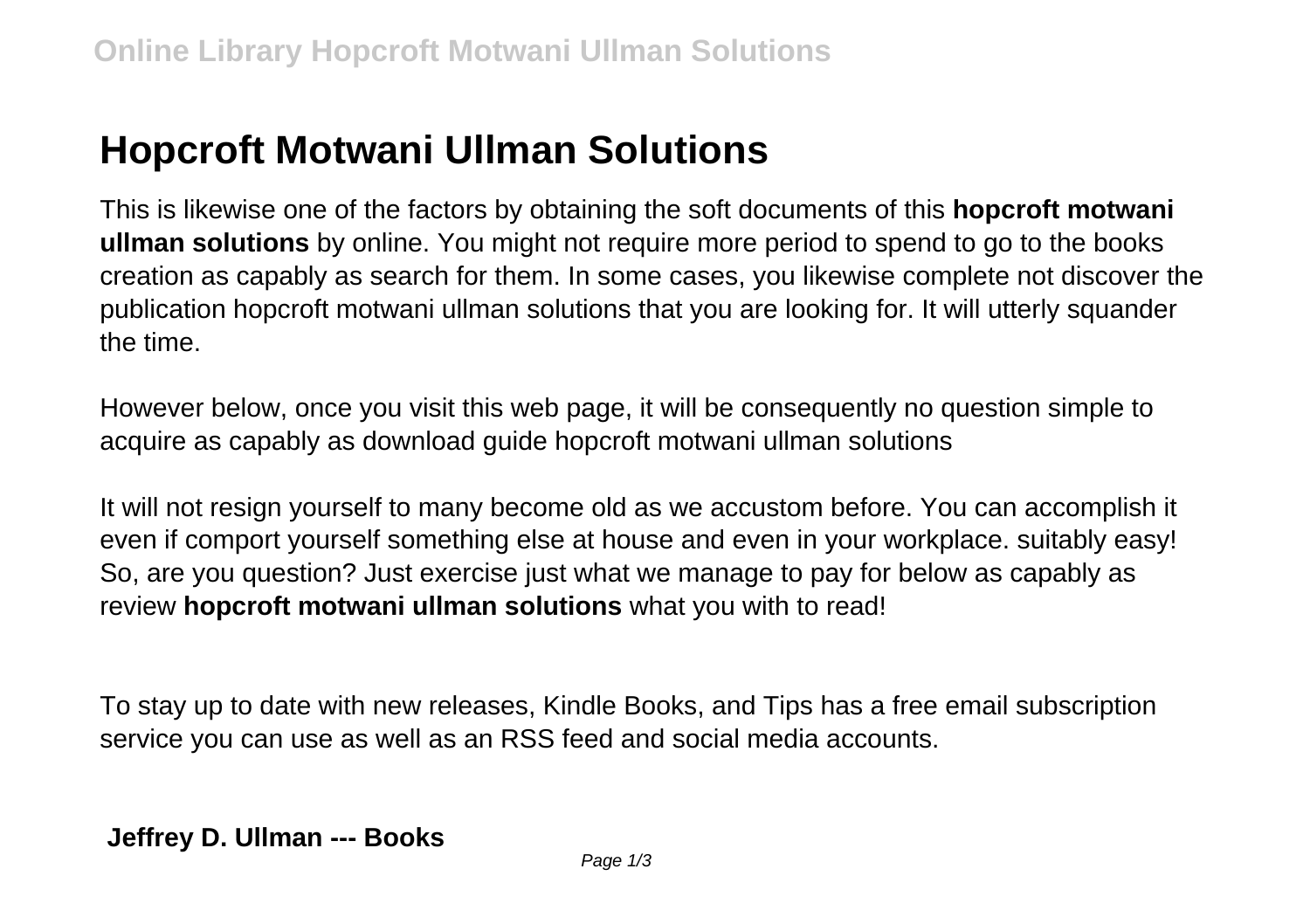In computational complexity theory, NP (nondeterministic polynomial time) is a complexity class used to classify decision problems.NP is the set of decision problems for which the problem instances, where the answer is "yes", have proofs verifiable in polynomial time by a deterministic Turing machine, or alternatively the set of problems that can be solved in polynomial time by a ...

## **Hopcroft Motwani Ullman Solutions**

The venerable Hopcroft-Ullman book from 1979 was revised in 2001 with the help of Rajeev Motwani. The Third Edition was published in June, 2006. The book has been made both simpler and more relevant to the programming challenges of today, such as Web search and ecommerce. For the book's Web page, click here: .

## **Pumping Lemma in Theory of Computation - GeeksforGeeks**

In computational complexity theory, P, also known as PTIME or DTIME(n  $O(1)$ ), is a fundamental complexity class.It contains all decision problems that can be solved by a deterministic Turing machine using a polynomial amount of computation time, or polynomial time.. Cobham's thesis holds that P is the class of computational problems that are "efficiently solvable" or "tractable".

## **NP (complexity) - Wikipedia**

Source : John E. Hopcroft, Rajeev Motwani, Jeffrey D. Ullman (2003). Introduction to Automata Theory, Languages, and Computation. This article has been contributed by Nirupam Singh.